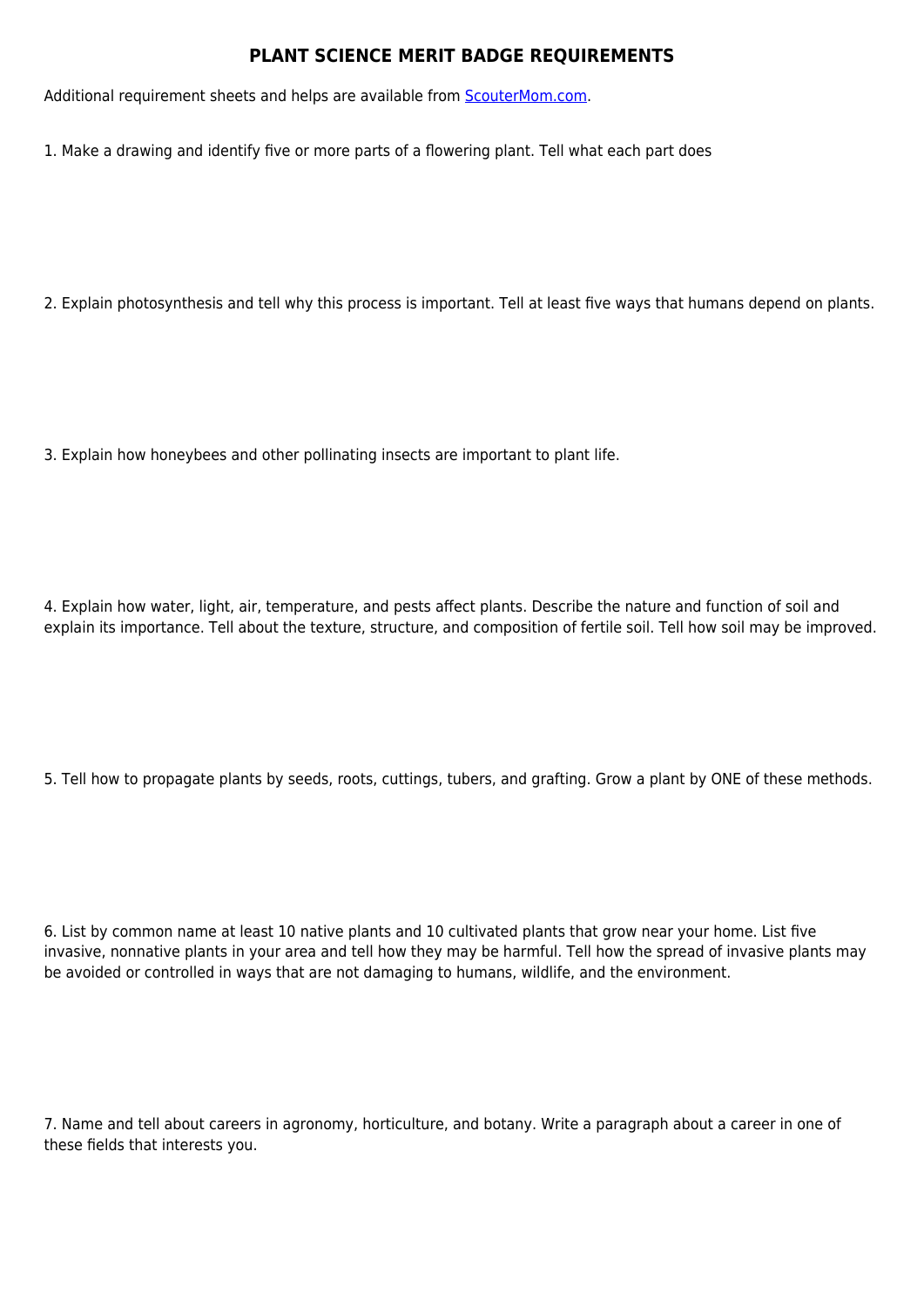8. Choose ONE of the following options and complete each requirement:

Agronomy Option

A. Describe how to prepare a seedbed

B. Make and use a seed germination tester to test 50 seeds of four of the following plants: corn, cotton, alfalfa, soybeans, clover, wheat, rice, rye, barley. Determine the percentage of live seeds.

C. Tell about one important insect pest and one important disease that damage each of the following: corn, small grains, cotton. Collect and name five weeds that compete with crops in your locality. Tell how to control these

D. On a map of the United States, identify the chief regions where corn, cotton, forage crops, small grain crops, and oil crops grow. Tell how climate and location of these regions make them leaders in the production of these crops.

E. Complete ONE of the following alternatives: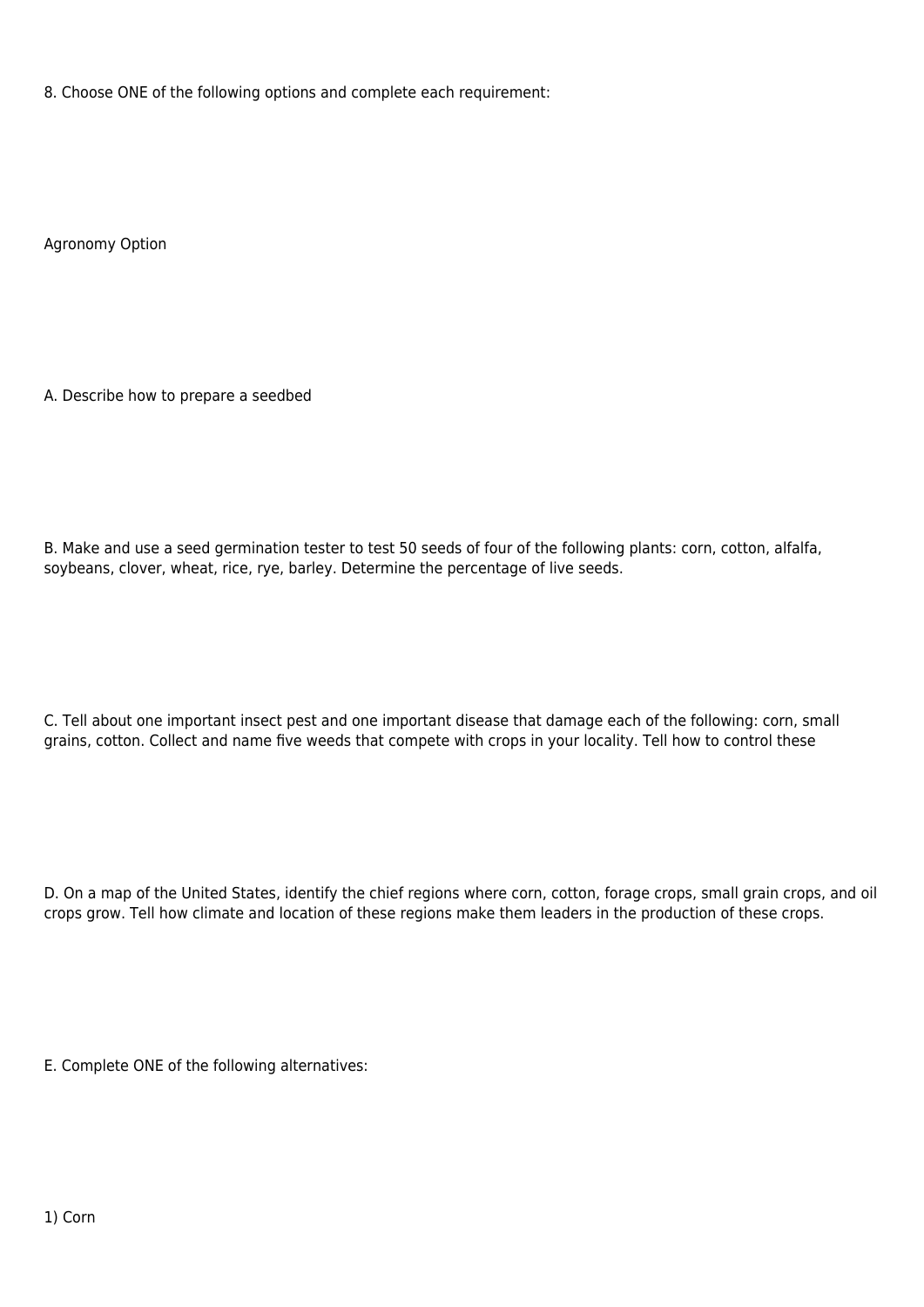(a) Grow a plot of corn and have your plot inspected by your counselor. Record seed variety or experimental code number.

(b) Tell about modern methods of commercial corn farming and the contributions that corn makes to today's food and fuel supply

(c) Tell about an insect that can damage corn, and explain how it affects corn production and how it is controlled.

2) Cotton

(a) Grow a plot of cotton and have your plot inspected by your counselor.

(b) Tell about modern methods of commercial cotton farming, and about the uses of cotton fiber and seed and the economic value of this crop.

(c) Tell about an insect that can damage cotton, and explain how it affects cotton production and how it is controlled.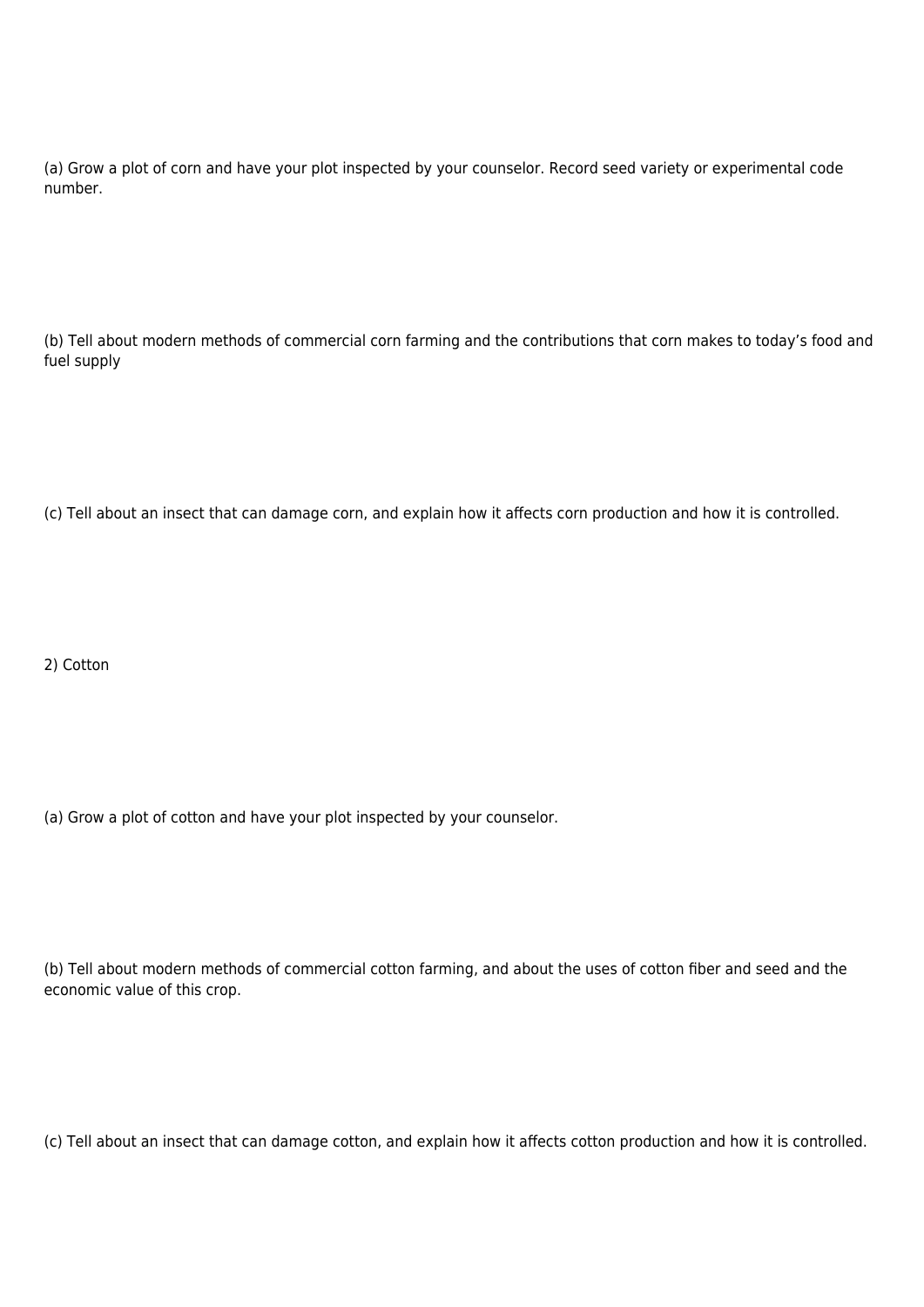(a) Collect, count, and label samples of each for display: perennial grasses, annual grasses, legumes, and broadleaf weeds. Indicate how each grass and legume is used. Keep a log of the site where you found each sample and share it with your counselor.

(b) Explain how legumes can be used to enrich the soil and how they may deplete it under certain conditions. Explain how livestock may enrich or deplete the soil.

(c) Name five poisonous plants that are dangerous to livestock, and tell the different ways of using forage crops as feed for livestock.

4) Small Grains

(a) Give production figures for small grain crops listed in the U.S. Statistical Report or Agricultural Statistics Handbook for the latest year available.

(b) Help in harvesting a crop of grain. Tell how to reduce harvesting losses and about modern methods of growing one small grain crop.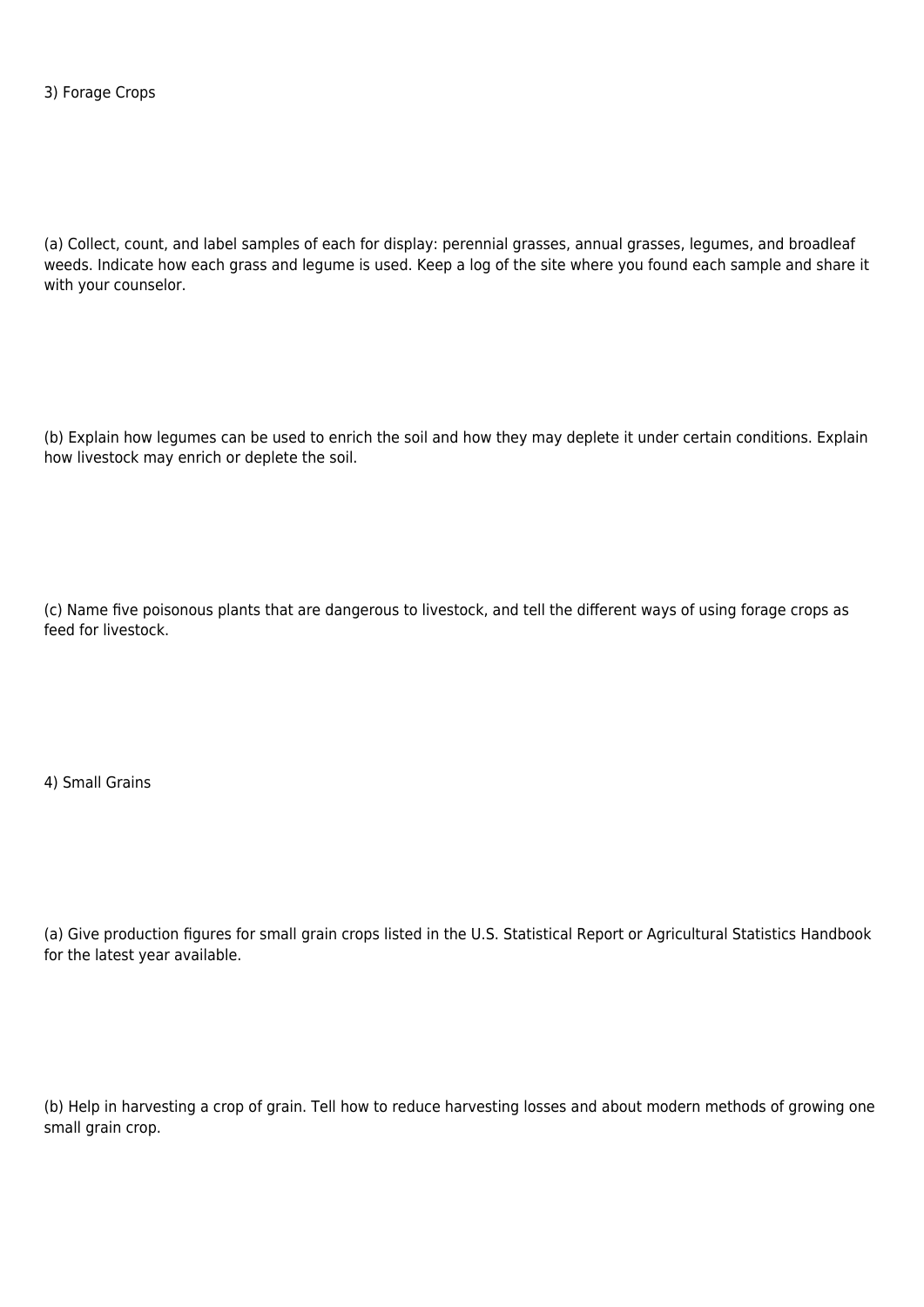(c) Visit a grain elevator, flour mill, cereal plant, feed or seed company. Talk with the operator. Take notes, and describe the processes used and tell your patrol, troop, or class about your visit.

5) Oil Crops

(a) Grow a plot of soybeans and have your plot inspected by your counselor.

(b) Modern methods of growing soybeans on a commercial scale, and discuss the contributions soybeans make to our food supply

(c) Explain why a killing frost just after emergence is critical for soybeans.

Horticulture Option

A. Visit one of the following places and tell what you learned about horticulture there: public garden, arboretum, retail nursery, wholesale nursery, production greenhouse, or conservatory greenhouse.

B. Explain the following terms: hardiness zone, shade tolerance, pH, moisture requirement, native habitat, texture, cultivar, ultimate size, disease resistance, habit, evergreen, deciduous, annual, perennial. Find out what hardiness zone you live in and list 10 landscape plants you like that are suitable for your climate, giving the common name and scientific name for each.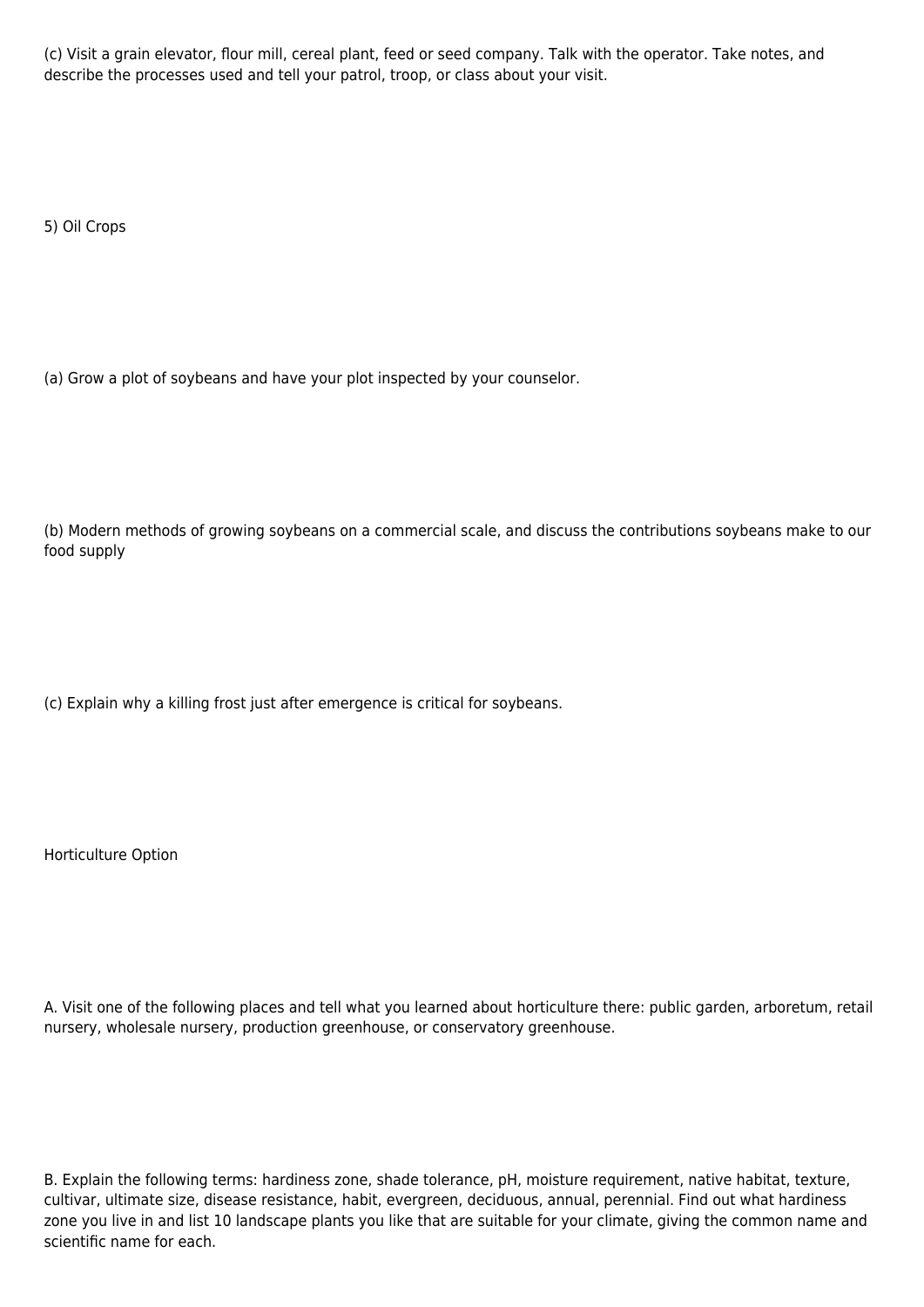C. Do ONE of the following:

1) Explain the difference between vegetative and sexual propagation methods, and tell some horticultural advantages of each. Grow a plant from a stem or root cutting or graft.

2) Transplant 12 seedlings or rooted cuttings to larger containers and grow them for at least one month.

3) Demonstrate good pruning techniques and tell why pruning is important.

4) After obtaining permission, plant a tree or shrub properly in an appropriate site.

D. Do EACH of the following:

1) Explain the importance of good landscape design and selection of plants that are suitable for particular sites and conditions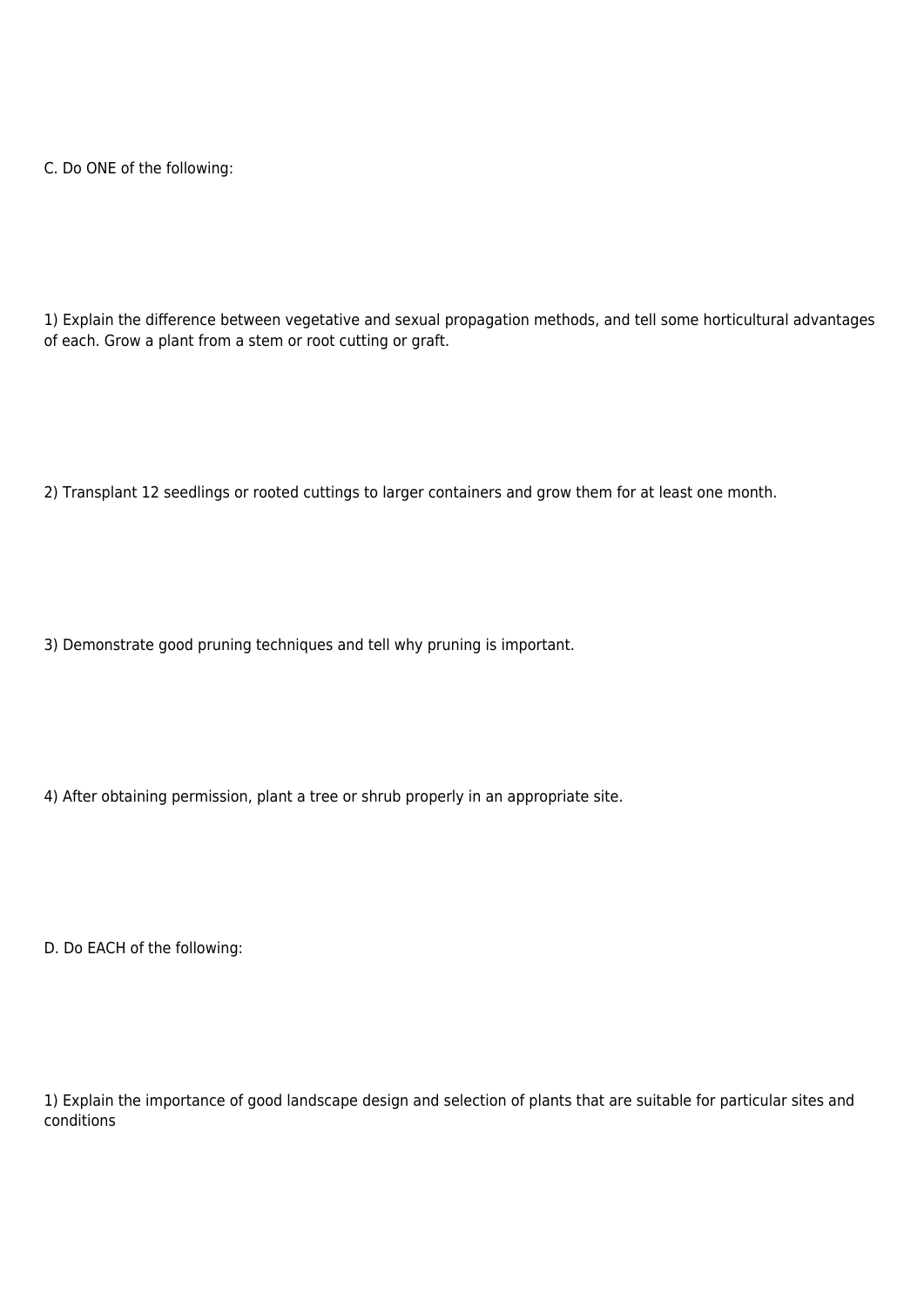2) Tell why it is important to know how big a plant will grow.

3) Tell why slower-growing landscape plants are sometimes a better choice than faster-growing varieties.

E. Choose ONE of the following alternatives and complete EACH of the requirements:

1) Bedding Plants

(a) Grow bedding plants appropriate for your area in pots or flats from seed or cuttings in a manufactured soil mix. Explain why you chose the mix and tell what is in it

(b) Transplant plants to a bed in the landscape and maintain the bed until the end of the growing season. Record your activities, observations, materials used, and costs.

(c) Demonstrate mulching, fertilizing, watering, weeding, and deadheading, and tell how each practice helps your plants.

(d) Tell some differences between gardening with annuals and perennials.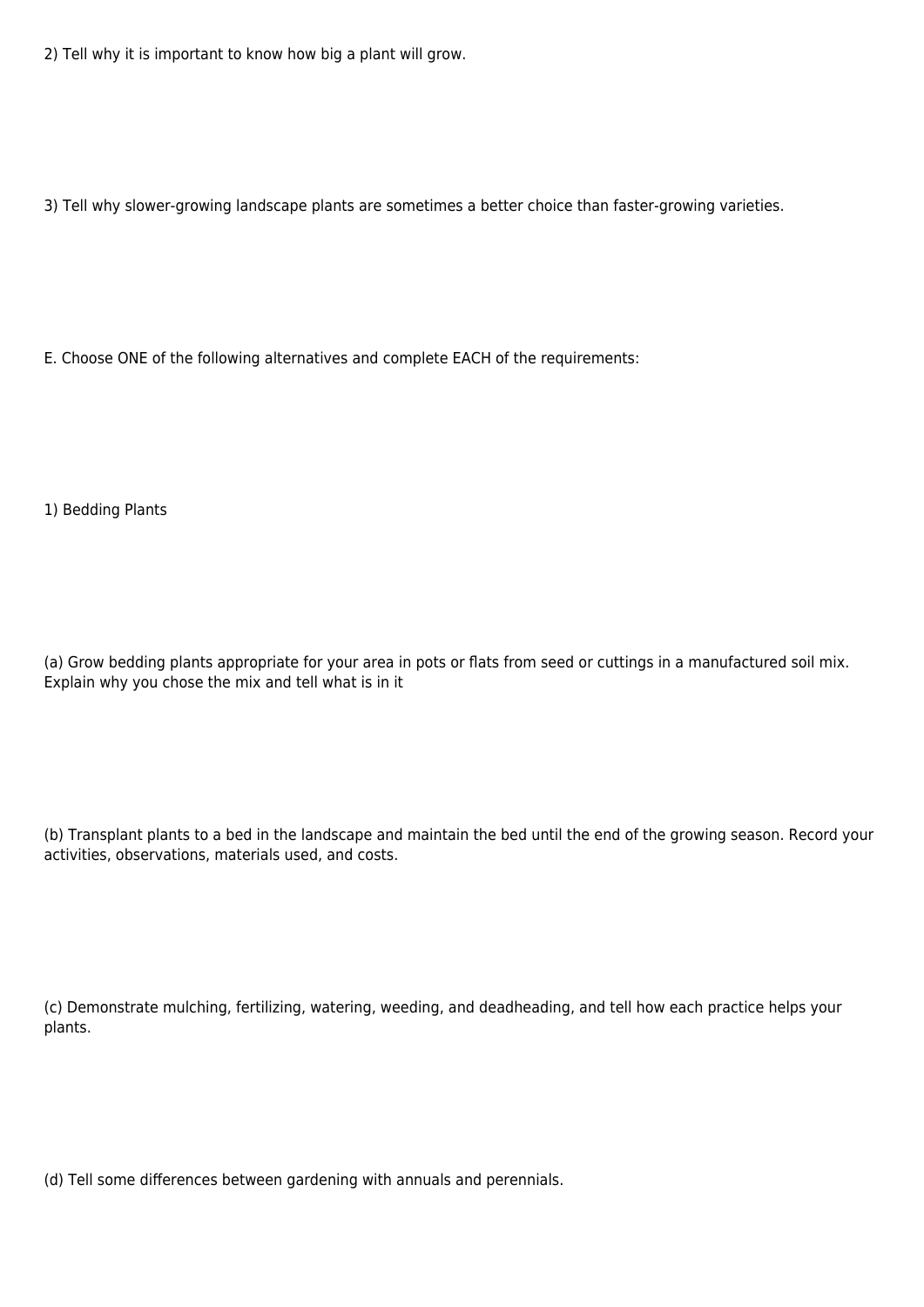2) Fruit, Berry, and Nut Crops

(a) Plant five fruit or nut trees, grapevines, or berry plants that are suited to your area. Take full care of fruit or nut trees, grapevines, or berry plants through one season.

(b) Prune a tree, vine, or shrub properly. Explain why pruning is necessary

(c) Demonstrate one type of graft and tell why this method is useful.

(d) Describe how one fruit, nut, or berry crop is processed for use.

3) Woody Ornamentals

(a) Plant five or more trees or shrubs in a landscape setting. Take full care of the trees or shrubs you have planted for one growing season

(b) Prune a tree or shrub properly. Explain why pruning is necessary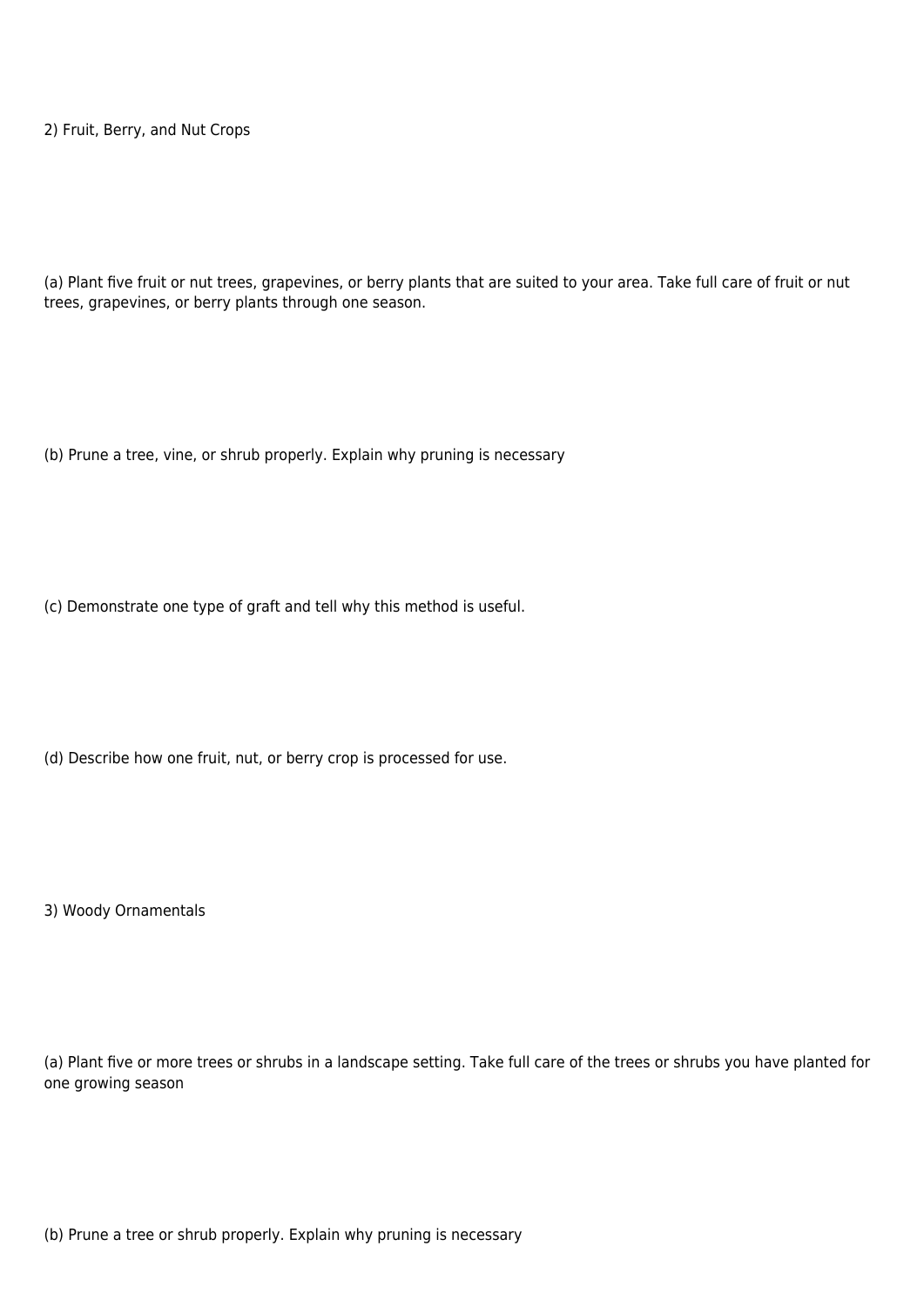(c) List 10 trees (in addition to those listed in general requirement 5 above) and tell your counselor how each is used in the landscape. Give the common and scientific names.

(d) Describe the size, texture, color, flowers, leaves, fruit, hardiness, cultural requirements, and any special characteristics that make each type of tree or shrub attractive or interesting.

(e) Tell five ways trees help improve the quality of our environment.

4) Home Gardening

(a) Design and plant a garden or landscape that is at least 10 by 10 feet.

(b) Plant 10 or more different types of plants in your garden. Tell why you selected particular varieties of vegetables and flowers. Take care of the plants in your garden for one season.

(c) Demonstrate soil preparation, staking, watering, weeding, mulching, composting, fertilizing, pest management, and pruning. Tell why each technique is used.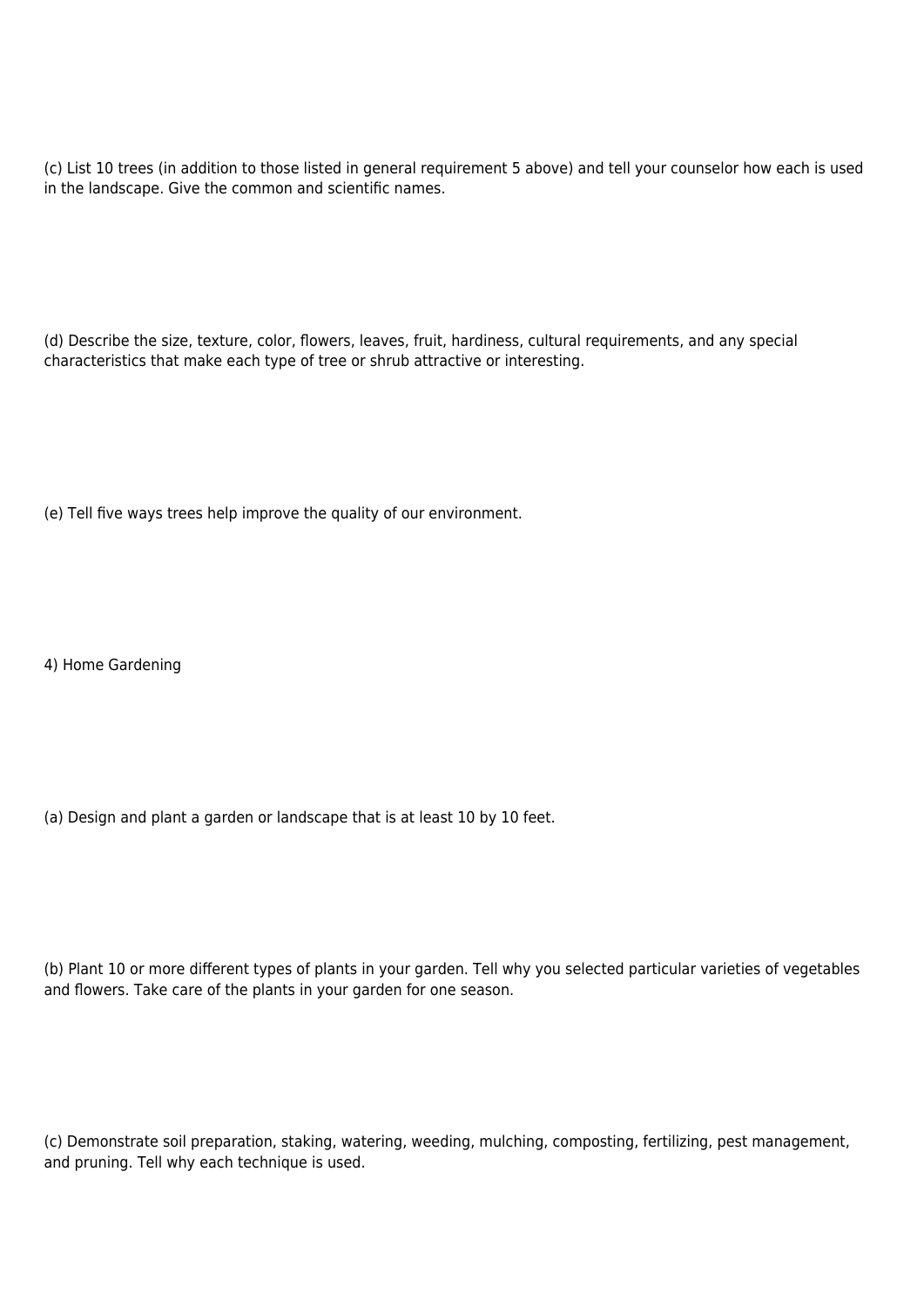(d) Tell four types of things you could provide to make your home landscape or park a better place for birds and wildlife. List the common and scientific names of 10 kinds of native plants that are beneficial to birds and wildlife in your area.

Field Botany Option

A. Visit a park, forest, or other natural area near your home. While you are there:

1) Determine which species of plants are the largest and which are the most abundant. Note whether they cast shade on other plants.

2) Record environmental factors that may influence the presence of plants on your site, including latitude, climate, air and soil temperature, soil type and pH, geology, hydrology, and topography.

3) Record any differences in the types of plants you see at the edge of a forest, near water, in burned areas, or near a road or railroad.

B. Select a study site that is at least 100 by 100 feet. Make a list of the plants in the study site by groups of plants: canopy trees, small trees, shrubs, herbaceous wildflowers and grasses, vines, ferns, mosses, algae, fungi, lichens. Find out which of these are native plants and which are exotic (or nonnative).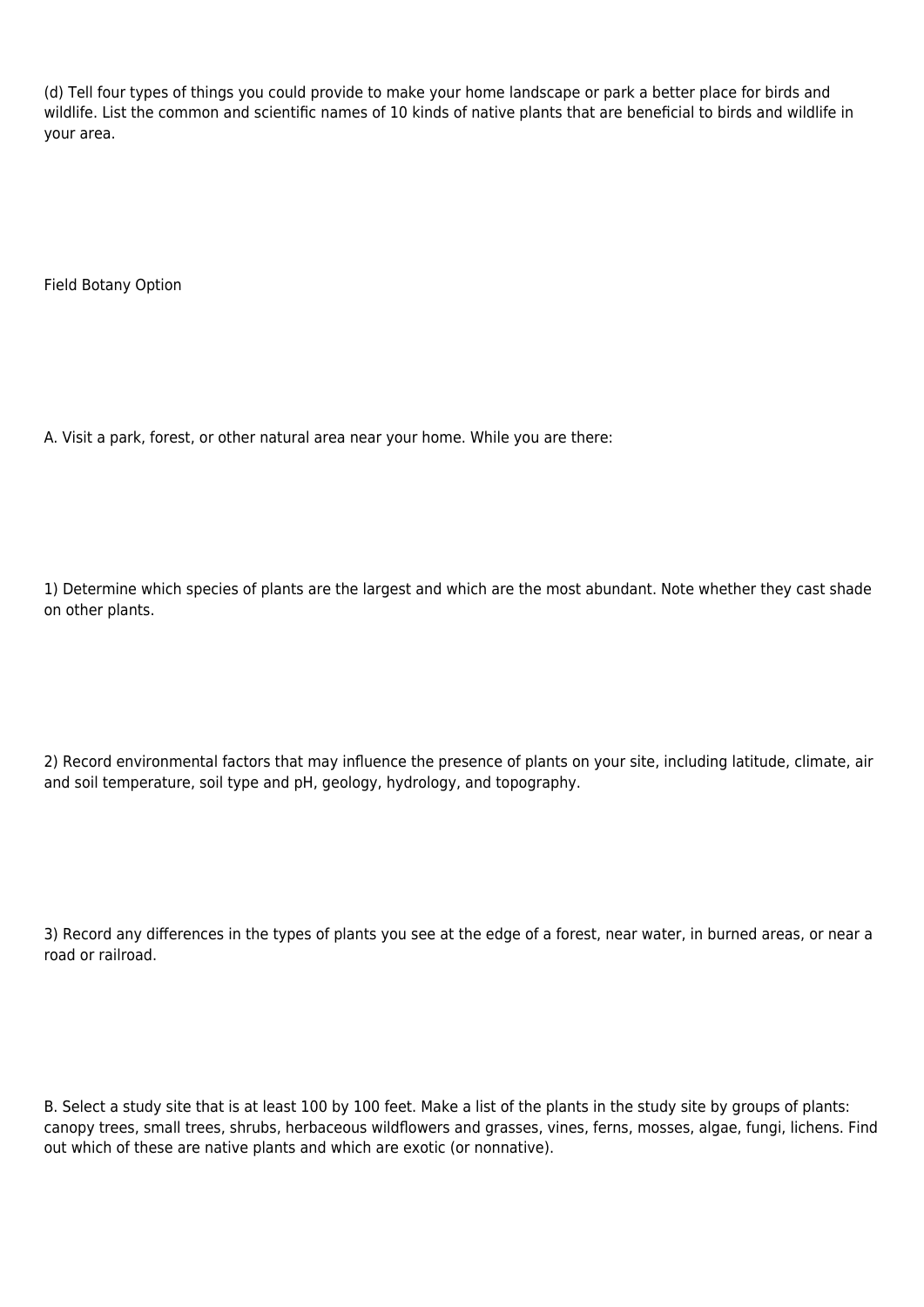C. Tell how an identification key works and use a simple key to identify 10 kinds of plants (in addition to those in general requirement 5 above). Tell the difference between common and scientific names and tell why scientific names are important.

D. After gaining permission, collect, identify, press, mount, and label 10 different plants that are common in your area. Tell why voucher specimens are important for documentation of a field botanist's discoveries

E. Obtain a list of rare plants of your state. Tell what is being done to protect rare plants and natural areas in your state. Write a paragraph about one of the rare plants in your state.

F. Choose ONE of the following alternatives and complete EACH of its requirements:

1) Tree Inventory

(a) Identify the trees of your neighborhood or a park or section of your town.

(b) Collect, press, and label leaves, flowers, or fruits to document your inventory.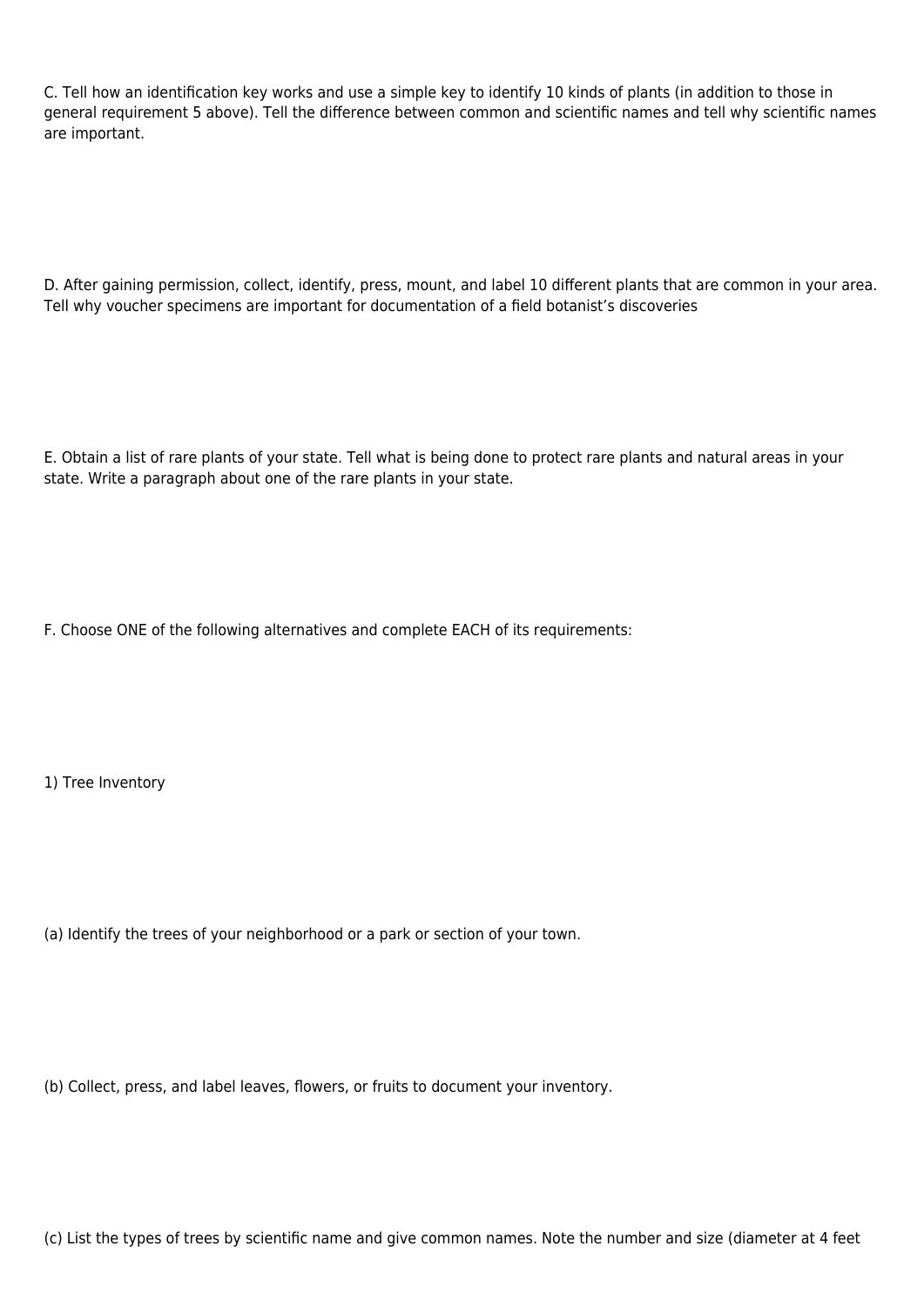above ground) of trees observed and determine the largest of each species in your study area.

(d) Lead a walk to teach others about trees and their value, OR write and distribute materials that will help others learn about trees.

2) Transect Study

(a) Visit two sites, at least one of which is different from the one you visited for Field Botany requirement 1.

(b) Use the transect method to study the two different kinds of plant communities. The transects should be at least 500 feet long.

(c) At each site, record observations about the soil and other influencing factors AND do the following. Then make a graph or chart to show the results of your studies.

(1) Identify each tree within 10 feet of the transect line.

(2) Measure the diameter of each tree at 4 feet above the ground, and map and list each tree.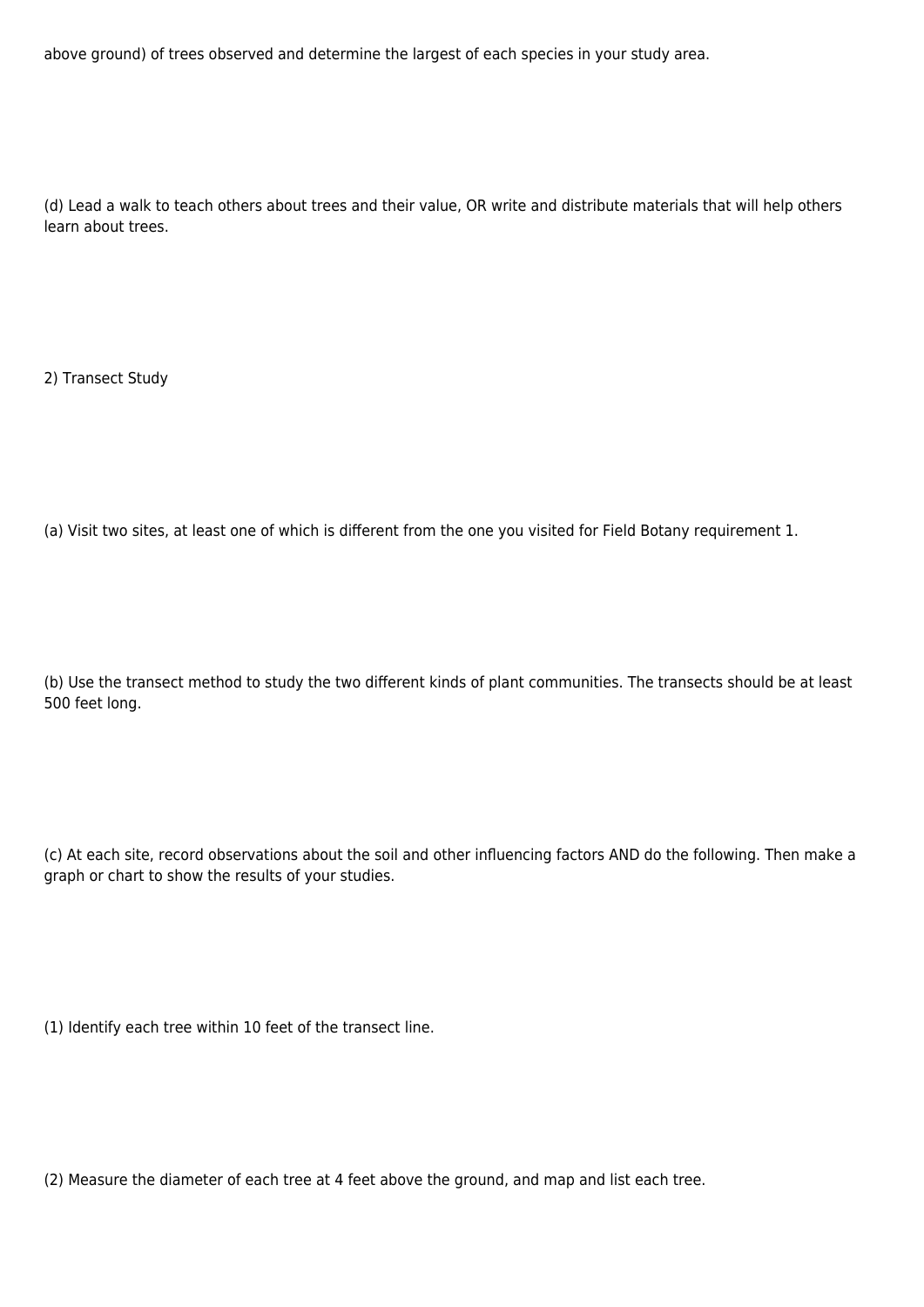3) Nested Plot

(a) Visit two sites, at least one of which is different from the one you visited for Field Botany requirement 1.

(b) Mark off nested plots and inventory two different kinds of plant communities.

(c) At each site, record observations about the soil and other influencing factors AND do the following. Then make a graph or chart to show the results of your studies.

(1) Identify, measure, and map each tree in a 100-by-100-foot plot. (Measure the diameter of each tree at 4 feet above the ground.)

(2) Identify and map all trees and shrubs in a 10-by-10-foot plot within each of the larger areas.

(3) Identify and map all plants (wildflowers, ferns, grasses, mosses, etc.) of a 4-by-4-foot plot within the 10-by-10-foot plot.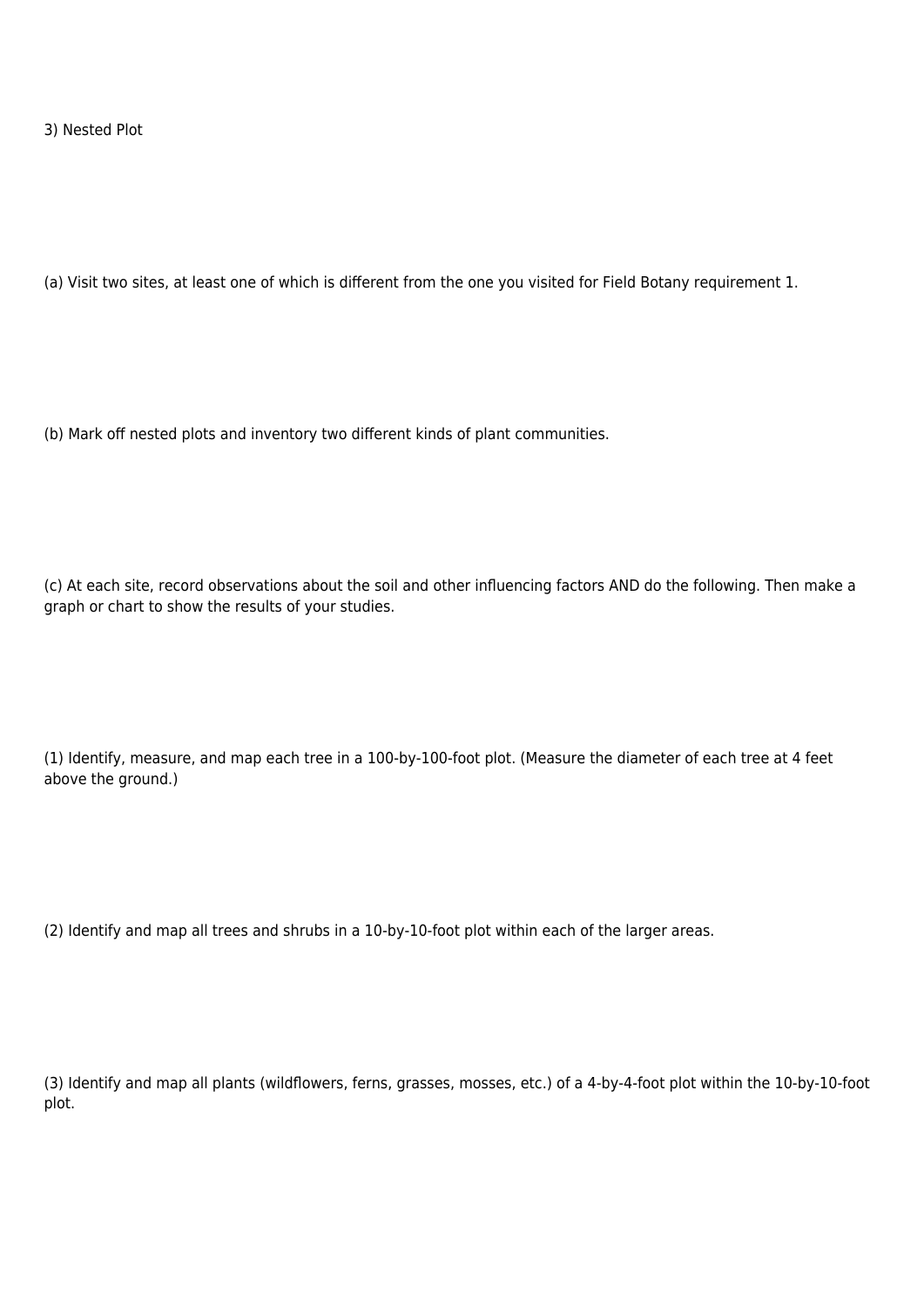(a) Write ahead and arrange to visit an herbarium at a university, park, or botanical garden; OR, visit an herbarium website (with your parent's permission).

(b) Tell how the specimens are arranged and how they are used by researchers. If possible, observe voucher specimens of a plant that is rare in your state

(c) Tell how a voucher specimen is mounted and prepared for permanent storage. Tell how specimens should be handled so that they will not be damaged.

(d) Tell about the tools and references used by botanists in an herbarium.

5) Plant Conservation Organization Visit

(a) Write ahead and arrange to visit a private conservation organization or government agency that is concerned with protecting rare plants and natural areas.

(b) Tell about the activities of the organization in studying and protecting rare plants and natural areas